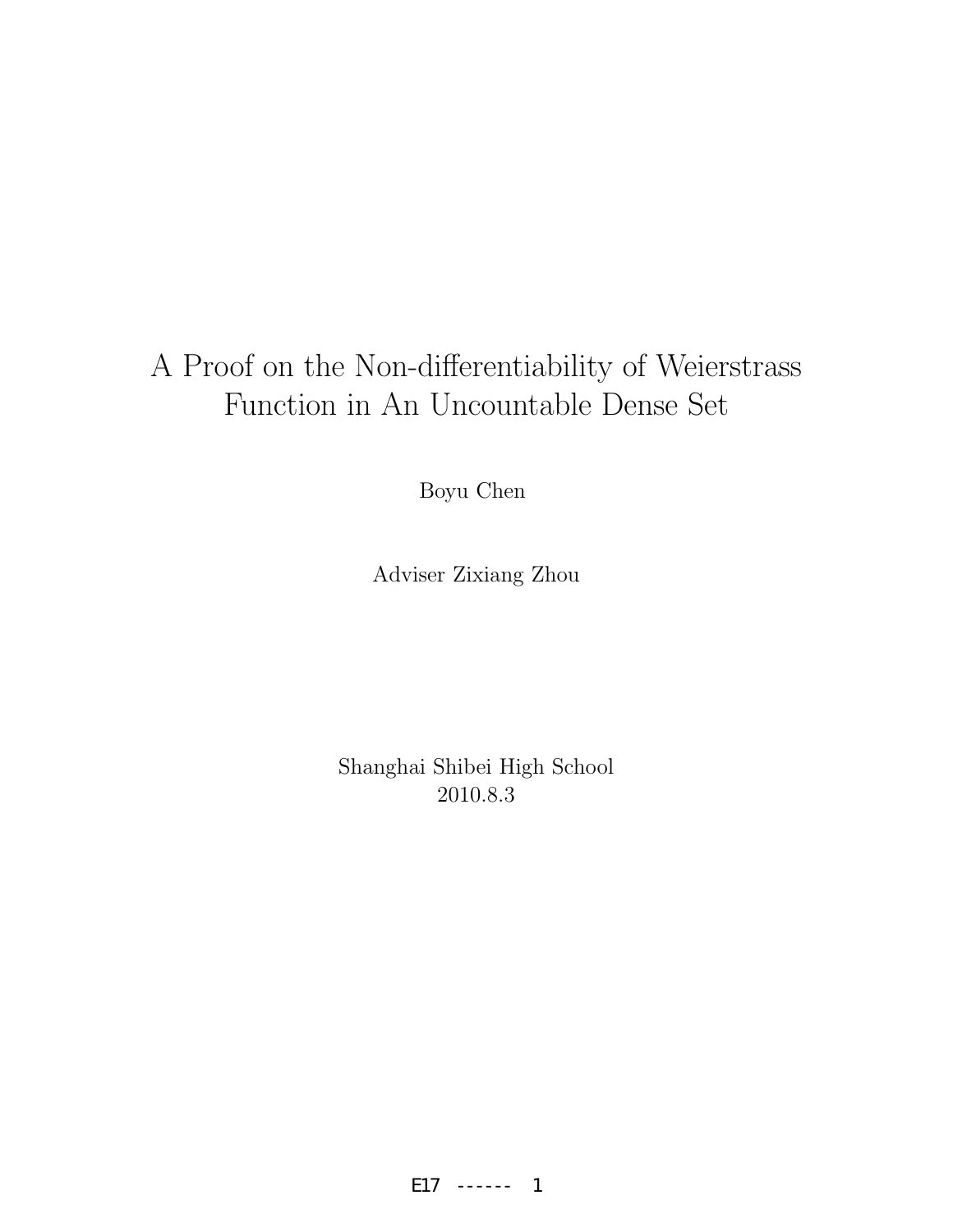#### Abstract

The Weierstrass function is the first function in history which is continuous everywhere, but differentiable nowhere. In this paper, we prove that the Weierstrass function with a condition weaker than Weierstrass's original one cannot be differentiable in an uncountable dense set in the framework of mathematical analysis.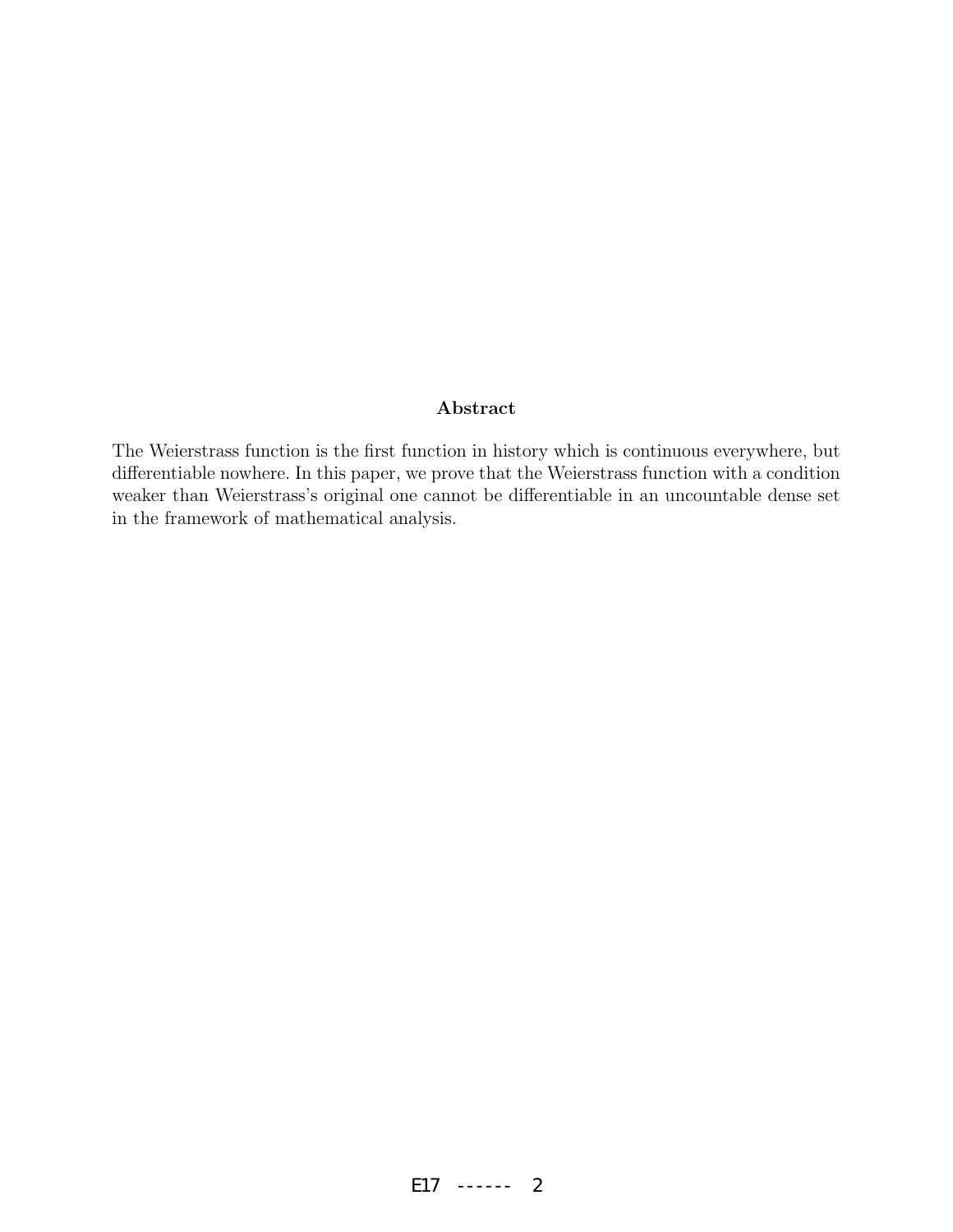## Preface

Weierstrass function  $f(x) = \sum_{n=0}^{\infty}$  $n=0$  $a^n \cos(b^n \pi x)$  is one of the most famous "pathological function" in mathematical history. Weierstrass proved that if  $0 < a < 1$ , b is an odd integer and  $ab > 1+$  $3\pi$ 2 , then  $f(x)$  is non-differentiable everywhere for  $x \in \mathbb{R}$  [1]. This broke people's original guess that the continuous functions are always nearly differentiable, and makes the gradual development of real analysis from mathematics analysis.

In 1916, G.H.Hardy proved in the framework of real analysis that Weierstrass function  $f(x)$  is non-differentiable everywhere for  $x \in \mathbb{R}$  when  $0 < a < 1$  and  $ab \geq 1/3$ . But from the fundamental mathematics analysis, the best conclusion as far I know is that  $f(x)$  is non-differentiable everywhere for  $x \in \mathbb{R}$  when  $0 < a < 1$ , b is an odd integer and  $ab >$ 1 +  $(1-a)\pi$ 2 [2].

In this paper, we will use a different method to prove that the function  $f(x)$  is nondifferentiable at least in an uncountable dense set when  $0 < a < 1$ , b is an integer greater than 5 and  $ab > 1$ . (The condition is a bit weaker than Weierstrass's original one).

The main theorem is as follow.

**Theorem.** Assume that the real number  $a$  and the natural number  $b$  satisfy the condition that  $0 < a < 1, b \ge 6$  and  $ab > 1$ , then the function  $f(x) = \sum_{n=0}^{\infty}$  $n=0$  $a^n \cos(b^n \pi x)$  is non-differentiable in an uncountable dense set.

### Proof

First of all, let us prove three lemmas.

**Lemma 1.** Suppose  $\{a_n\}$ ,  $\{b_n\}$  satisfy  $a_n > b_n > x'$ ,  $\frac{b_n - x'}{x^n}$  $a_n - b_n$  $= k$  is a constant for any positive integer *n*, and  $a_n \to x'$ ,  $b_n \to x'$ . Moreover, suppose  $\frac{df}{dx}$  $dx$  $(x') = A$  exists. Then

$$
\lim_{n \to \infty} \frac{f(a_n) - f(b_n)}{a_n - b_n} = A . \tag{1}
$$

Proof.

$$
\lim_{x \to x'} \frac{f(x) - f(x')}{x - x'} = \frac{df}{dx}(x') = A.
$$
\n(2)

Let  $x = a_n$  and  $x = b_n$  respectively, we have

$$
\lim_{n \to \infty} \frac{f(a_n) - f(x')}{a_n - x'} = A, \quad \lim_{n \to \infty} \frac{f(b_n) - f(x')}{b_n - x'} = A,
$$
\n(3)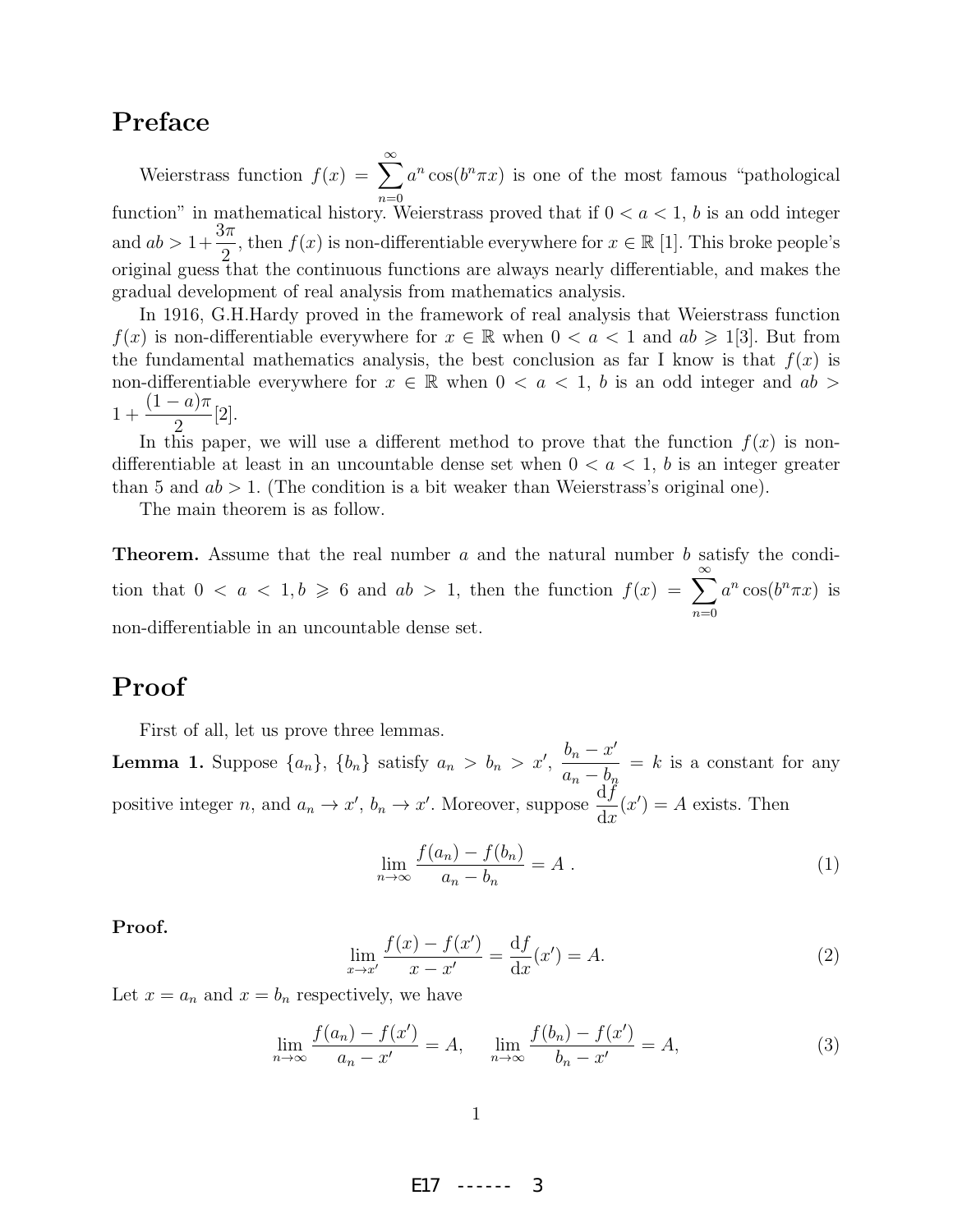since  $a_n \to x'$ ,  $b_n \to x'$ . From the definition of limit, for any positive number  $\varepsilon$ , there must be an N such that for any  $n > N$ ,

$$
A - \varepsilon < \frac{f(a_n) - f(x')}{a_n - x'} < A + \varepsilon, \quad A - \varepsilon < \frac{f(b_n) - f(x')}{b_n - x'} < A + \varepsilon. \tag{4}
$$

Hence

$$
\frac{f(a_n) - f(b_n)}{a_n - b_n} = \frac{\frac{f(a_n) - f(x')}{a_n - x'}(a_n - x') - \frac{f(b_n) - f(x')}{b_n - x'}(b_n - x')}{(a_n - x') - (b_n - x')}
$$
\n
$$
< \frac{(A + \varepsilon)(a_n - x') - (A - \varepsilon)(b_n - x')}{(a_n - x') - (b_n - x')}
$$
\n
$$
= A + \varepsilon \frac{(a_n - x') + (b_n - x')}{(a_n - x') - (b_n - x')} = A + \varepsilon + 2k\varepsilon. \tag{5}
$$

Similarly,  $\frac{f(a_n) - f(b_n)}{h}$  $a_n - b_n$  $> A - \varepsilon - 2k\varepsilon$ . From the definition of limit,

$$
\lim_{n \to \infty} \frac{f(a_n) - f(b_n)}{a_n - b_n} = A,\tag{6}
$$

Lemma 1 is proved.

Now expand any real number  $x'$  in base  $b$ , that is

$$
x' = \alpha_0 + \frac{\alpha_1}{b} + \frac{\alpha_2}{b^2} + \frac{\alpha_3}{b^3} + \dots + \frac{\alpha_n}{b^n} + \dots \,,\tag{7}
$$

where  $\alpha_0, \alpha_1, \alpha_2, \cdots, \alpha_n, \cdots$  are all integers such that  $0 \le \alpha_i \le b-1$  for  $i \ge 1$  and  $\alpha_i$  is not always equal to  $b - 1$  when i is large enough. Similarly, we can also expand  $\frac{1}{2}$ 3 in base b, which is

$$
\frac{1}{3} = \frac{\beta_1}{b} + \frac{\beta_2}{b^2} + \frac{\beta_3}{b^3} + \dots + \frac{\beta_n}{b^n} + \dots
$$
 (8)

with  $0 \le \beta_i \le b-1$  for  $i \ge 1$ . Since  $b \ge 6$ , we always have  $\beta_1 \ge 2$  and  $\beta_1 \le \frac{b}{2}$ 3 . We call a real number  $x'$  a decidable number if there are infinitely many

$$
\alpha_{n_1}, \alpha_{n_2}, \alpha_{n_3}, \cdots, \alpha_{n_i}, \cdots \tag{9}
$$

in  $\alpha_0, \alpha_1, \alpha_2, \cdots, \alpha_n, \cdots$  satisfying  $\alpha_{n_i} < \beta_1 - 2$  or  $\alpha_{n_i} > b - \beta_1 - 3$ .

**Lemma 2.** For any decidable number  $x'$ , there are infinitely many positive integers  $k$ such that

$$
\left| \cos \left( b^{k-1} \pi x' + \frac{2\pi}{b} \right) \right| > 0.5 \tag{10}
$$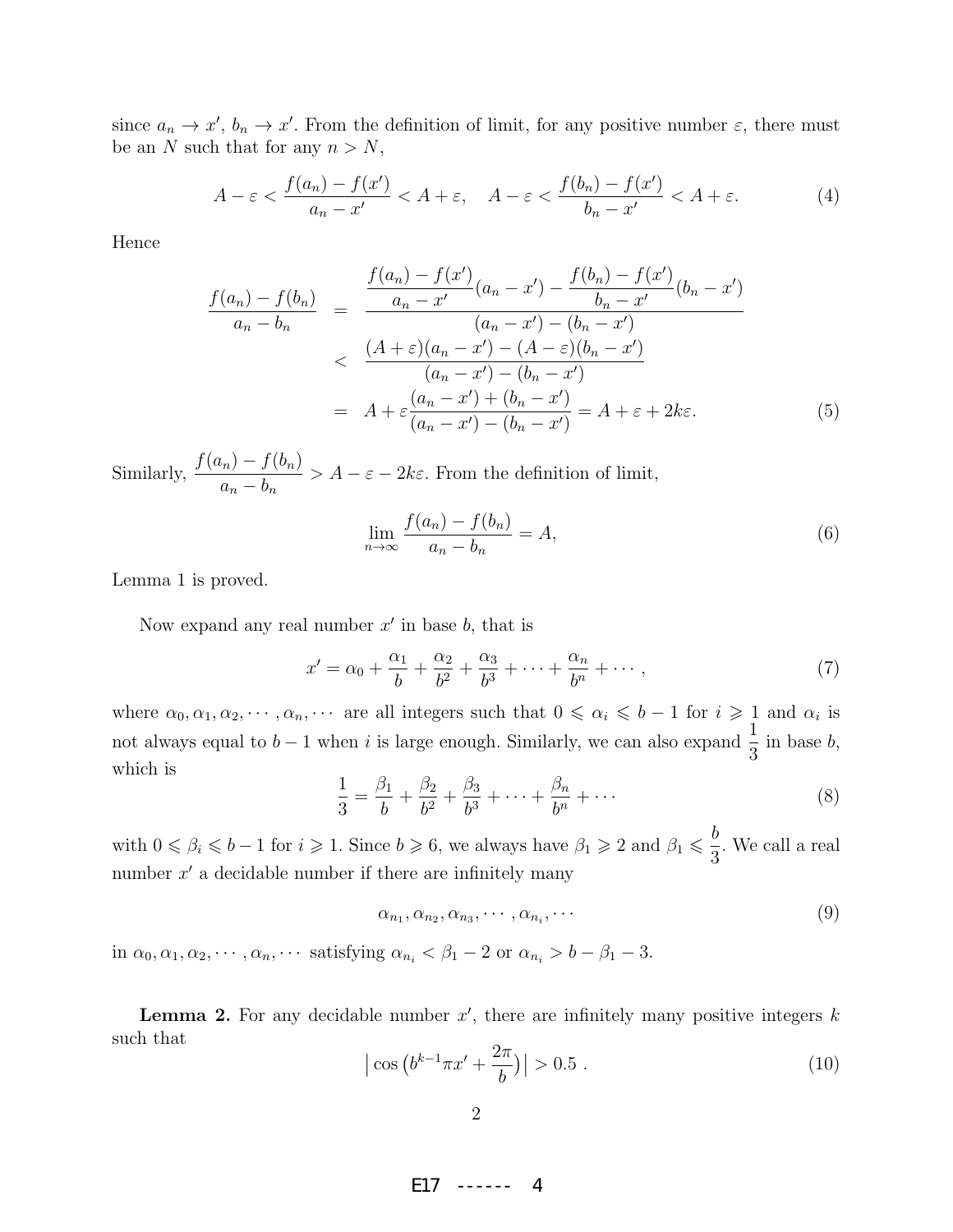**Proof.** We only need to prove that for any decidable number  $x'$ , there are infinitely many k such that

$$
b^{k-1}x' \in \left(m - \frac{1}{3} - \frac{2}{b}, m + \frac{1}{3} - \frac{2}{b}\right),\tag{11}
$$

where m is an integer decided by k. Using  $(8)$ , we have

$$
m + \frac{1}{3} - \frac{2}{b} = m + \frac{\beta_1 - 2}{b} + \frac{\beta_2}{b^2} + \frac{\beta_3}{b^3} + \dots + \frac{\beta_n}{b^n} + \dots,
$$
 (12)

and

$$
m - \frac{1}{3} - \frac{2}{b} = m - 1 + \frac{b - \beta_1 - 3}{b} + \frac{b - 1 - \beta_2}{b^2} + \frac{b - 1 - \beta_3}{b^3} + \dots + \frac{b - 1 - \beta_n}{b^n} + \dotsb
$$
 (13)

Since  $x'$  is a decidable number, we can find infinitely many numbers

$$
\alpha_{n_1}, \alpha_{n_2}, \alpha_{n_3}, \cdots, \alpha_{n_i}, \cdots \tag{14}
$$

which satisfy  $\alpha_{n_i} < \beta_1 - 2$  or  $\alpha_{n_i} > b - \beta_1 - 3$ . Taking  $k = n_i$ , we have

$$
b^{k-1}x' = (b^{n_i-1}\alpha_0 + b^{n_i-2}\alpha_1 + b^{n_i-3}\alpha_2 + \dots + \alpha_{n_i-1}) + \left(\frac{\alpha_{n_i}}{b} + \frac{\alpha_{n_i+1}}{b^2} + \dots\right). \tag{15}
$$

If  $\alpha_{n_i} < \beta_1 - 2$ , then let  $m = b^{n_i-1}\alpha_0 + b^{n_i-2}\alpha_1 + b^{n_i-3}\alpha_2 + \cdots + \alpha_{n_i-1}$  and we have

$$
m - \frac{1}{3} - \frac{2}{b} < m \leqslant b^{k-1} x' < m + \frac{\beta_1 - 2}{b} \leqslant m + \frac{1}{3} - \frac{2}{b}.\tag{16}
$$

Otherwise  $\alpha_{n_i} > b - \beta_1 - 3$ , then let  $m - 1 = b^{n_i-1}\alpha_0 + b^{n_i-2}\alpha_1 + b^{n_i-3}\alpha_2 + \cdots + \alpha_{n_i-1}$  and we have

$$
m - \frac{1}{3} - \frac{2}{b} < b^{k-1}x' < m \le m + \frac{1}{3} - \frac{2}{b}.\tag{17}
$$

Lemma2 is true because there are infinitely many such  $n_i$ .

**Lemma 3.** For a given integer  $b \geq 6$ , the set of its decidable numbers is dense in R and has the same cardinality as R.

**Proof.** The set of decidable numbers belongs to R. Let  $C = \{\alpha \mid 0 \leq \alpha < \beta_1 - 2 \text{ or } b - \beta_1 - 1\}$  $3 < \alpha \leq b-1$ . Let c be the number of elements in C. Let  $\varphi$  be a one to one correspondence between C and  $\{0, 1, 2, \dots, c-1\}$  which maps  $b-1$  to  $c-1$ . Let S be the set of all x' whose  $\alpha_1, \alpha_2, \cdots$  satisfy that either  $\alpha_k < \beta_1 - 2$  or  $\alpha_k > b - \beta_1 - 3$  for any  $k \geq 1$ . Obviously any element of S is a decidable number. For  $x' \in S$ , let

$$
\psi(x') = \alpha_0 + \frac{\varphi(\alpha_1)}{c} + \frac{\varphi(\alpha_2)}{c^2} + \frac{\varphi(\alpha_3)}{c^3} + \dots + \frac{\varphi(\alpha_n)}{c^n} + \dots
$$
 (18)

It is a one to one correspondence between S and R. Hence S and R have the same cardinality.

3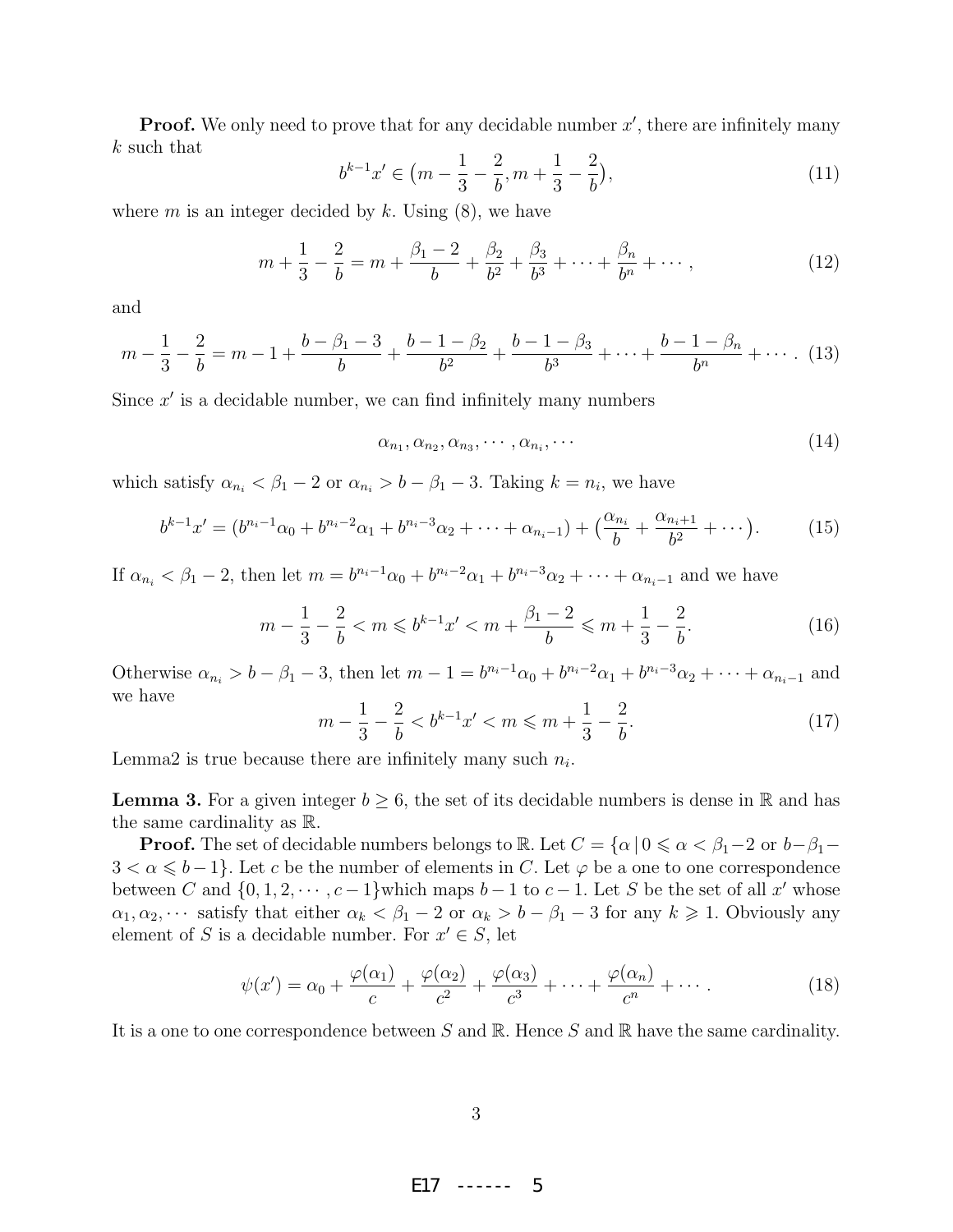Meanwhile, for any real number  $x = \sum_{n=1}^{\infty}$  $j=0$  $a_j$  $\frac{dy}{dt}$  and any positive number  $\varepsilon$ , let *n* be large enough such that  $b^{-n} < \varepsilon$ . Assume the integer c satisfies  $c < \beta_1 - 2$  or  $c > b - \beta_1 - 3$ , then

$$
x' = \sum_{j=0}^{n} \frac{a_j}{b^j} + \sum_{j=n+1}^{\infty} \frac{c}{b^j}
$$
 (19)

is a decidable number, and

$$
|x'-x| \leqslant \sum_{j=n+1}^{\infty} \frac{|a_j - c|}{b^j} \leqslant \sum_{j=n+1}^{\infty} \frac{b-1}{b^j} \leqslant \varepsilon. \tag{20}
$$

So the set of decidable number is dense in R. Lemma 3 is proved.

**Proof of the theorem.** Let  $x'$  be a decidable number. Assume that  $f(x)$  had a finite derivative at  $x'$ , then

$$
\lim_{x \to x'} \frac{f(x) - f(x')}{x - x'} = A.
$$
\n(21)

Let  $a_k = x' + \frac{2}{\mu}$  $\frac{2}{b^k}$ . Obviously  $a_k \to x'$ , so  $\lim_{n \to \infty}$  $f(a_n) - f(x')$  $\frac{n}{a_n-x'}=A.$  On the other hand,

$$
\frac{f(a_k) - f(x')}{a_k - x'} = \frac{b^k}{2} \sum_{n=0}^{\infty} a^n \left[ \cos \left( b^n \pi (x' + \frac{2}{b^k}) \right) - \cos(b^n \pi x') \right]
$$

$$
= \frac{b^k}{2} \sum_{n=0}^{k-1} a^n \left[ \cos \left( b^n \pi (x' + \frac{2}{b^k}) \right) - \cos(b^n \pi x') \right]
$$

$$
+ \frac{b^k}{2} \sum_{n=k}^{\infty} a^n \left[ \cos \left( b^n \pi (x' + \frac{2}{b^k}) \right) - \cos(b^n \pi x') \right]. \tag{22}
$$

Since  $\cos\left(b^n\pi(x'+\frac{2}{b^n}\right))$  $\left(\frac{2}{b^k}\right)\right) - \cos(b^n \pi x') = 0$  when  $n \geq k$ , we have

$$
\frac{f(a_k) - f(x')}{a_k - x'} = \frac{b^k}{2} \sum_{n=0}^{k-1} a^n \left[ \cos \left( b^n \pi (x' + \frac{2}{b^k}) \right) - \cos(b^n \pi x') \right]
$$

$$
= - \sum_{n=0}^{k-1} a^n b^k \sin(b^n \pi x' + b^{n-k} \pi) \sin(b^{n-k} \pi). \tag{23}
$$

Hence

$$
\lim_{k \to \infty} \sum_{n=0}^{k-1} a^n b^k \sin(b^n \pi x' + b^{n-k} \pi) \sin(b^{n-k} \pi) = -A.
$$
 (24)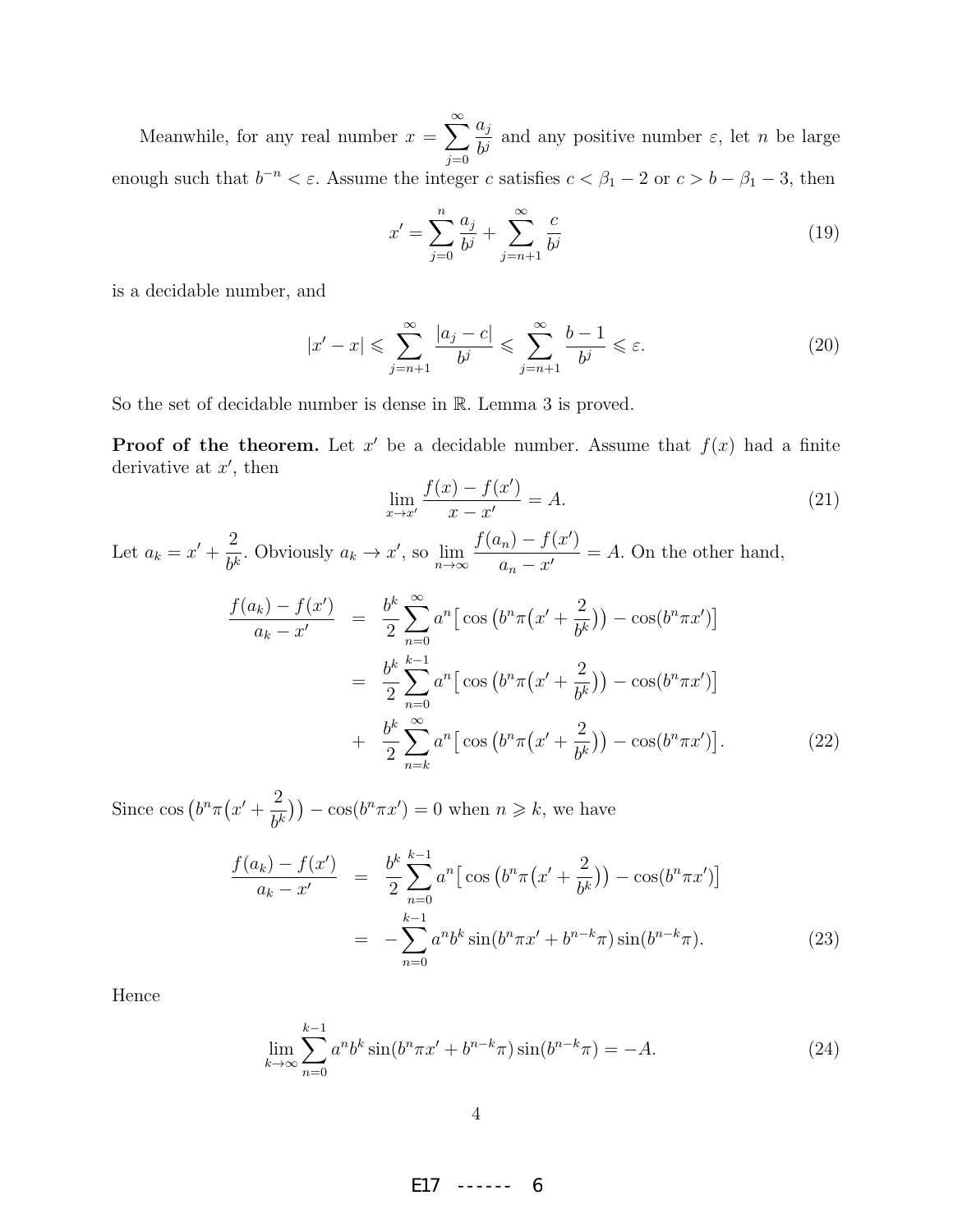Similarly, by setting  $a_k = x' + \frac{4}{k}$  $\frac{4}{b^k}, b_k = x' + \frac{2}{b^k}$  $\frac{2}{b^k}$ , Lemma 1 leads to

$$
\lim_{k \to \infty} \sum_{n=0}^{k-1} a^n b^k \sin(b^n \pi x' + 3b^{n-k} \pi) \sin(b^{n-k} \pi) = -A.
$$
\n(25)

Therefore,

$$
\lim_{k \to \infty} \sum_{n=0}^{k-1} a^n b^k \cos(b^n \pi x' + 2b^{n-k} \pi) \sin^2(b^{n-k} \pi)
$$
  
= 
$$
\frac{1}{2} \lim_{k \to \infty} \sum_{n=0}^{k-1} a^n b^k \sin(b^n \pi x' + 3b^{n-k} \pi) \sin(b^{n-k} \pi)
$$
  
- 
$$
\frac{1}{2} \lim_{k \to \infty} \sum_{n=0}^{k-1} a^n b^k \sin(b^n \pi x' + b^{n-k} \pi) \sin(b^{n-k} \pi)
$$
  
= 
$$
\frac{1}{2} (-A + A) = 0.
$$
 (26)

For each decidable number  $x'$ , Lemma 2 implies that there are either infinitely many  $k$ such that  $\cos (b^{k-1}\pi x' + \frac{2\pi}{b})$ b ) > 0.5, or infinitely many k such that cos  $(b^{k-1}\pi x'+\frac{2\pi}{b})$ b  $) < -0.5$ . Suppose there are infinitely many k such that  $\cos (b^{k-1}\pi x' + \frac{2\pi}{b})$ 

b  $) > 0.5$ , then for any  $k \in \mathbb{N}^+,$ 

$$
\sum_{n=0}^{k-1} a^n b^k \cos(b^n \pi x' + 2b^{n-k} \pi) \sin^2(b^{n-k} \pi)
$$
  
\n
$$
\geq a^{k-1} b^k \cos (b^{k-1} \pi x' + \frac{2\pi}{b}) \sin^2 \left(\frac{\pi}{b}\right) - \sum_{n=0}^{k-2} a^n b^k \sin^2(b^{n-k} \pi)
$$
  
\n
$$
> a^{k-1} b^k \cos (b^{k-1} \pi x' + \frac{2\pi}{b}) \sin^2 \left(\frac{\pi}{b}\right) - \sum_{n=0}^{k-2} a^n b^{2n-k} \pi^2
$$
  
\n
$$
= b(ab)^{k-1} \sin^2 \left(\frac{\pi}{b}\right) \cos (b^{k-1} \pi x' + \frac{2\pi}{b}) - \frac{[(ab^2)^{k-1} - 1]\pi^2}{(ab^2 - 1)b^k}
$$
  
\n
$$
> (ab)^{k-1} \left[b \sin^2 \left(\frac{\pi}{b}\right) \cos (b^{k-1} \pi x' + \frac{2\pi}{b}) - \frac{\pi^2}{b(ab^2 - 1)}\right]. \tag{27}
$$

Noticing that  $\left(\begin{array}{c} \pi \end{array}\right)$  $\frac{\pi}{b \sin \left(\frac{\pi}{b}\right)}$ b  $\mathcal{L}$  $\setminus^2$  $\lt \left(\frac{\pi}{2}\right)$ 2  $\big)^2$  <  $b-1$ 2  $\lt$  $ab^2-1$ 2 , we have

$$
\frac{1}{2}b\sin^2\left(\frac{\pi}{b}\right) > \frac{\pi^2}{b(ab^2 - 1)}.\tag{28}
$$

5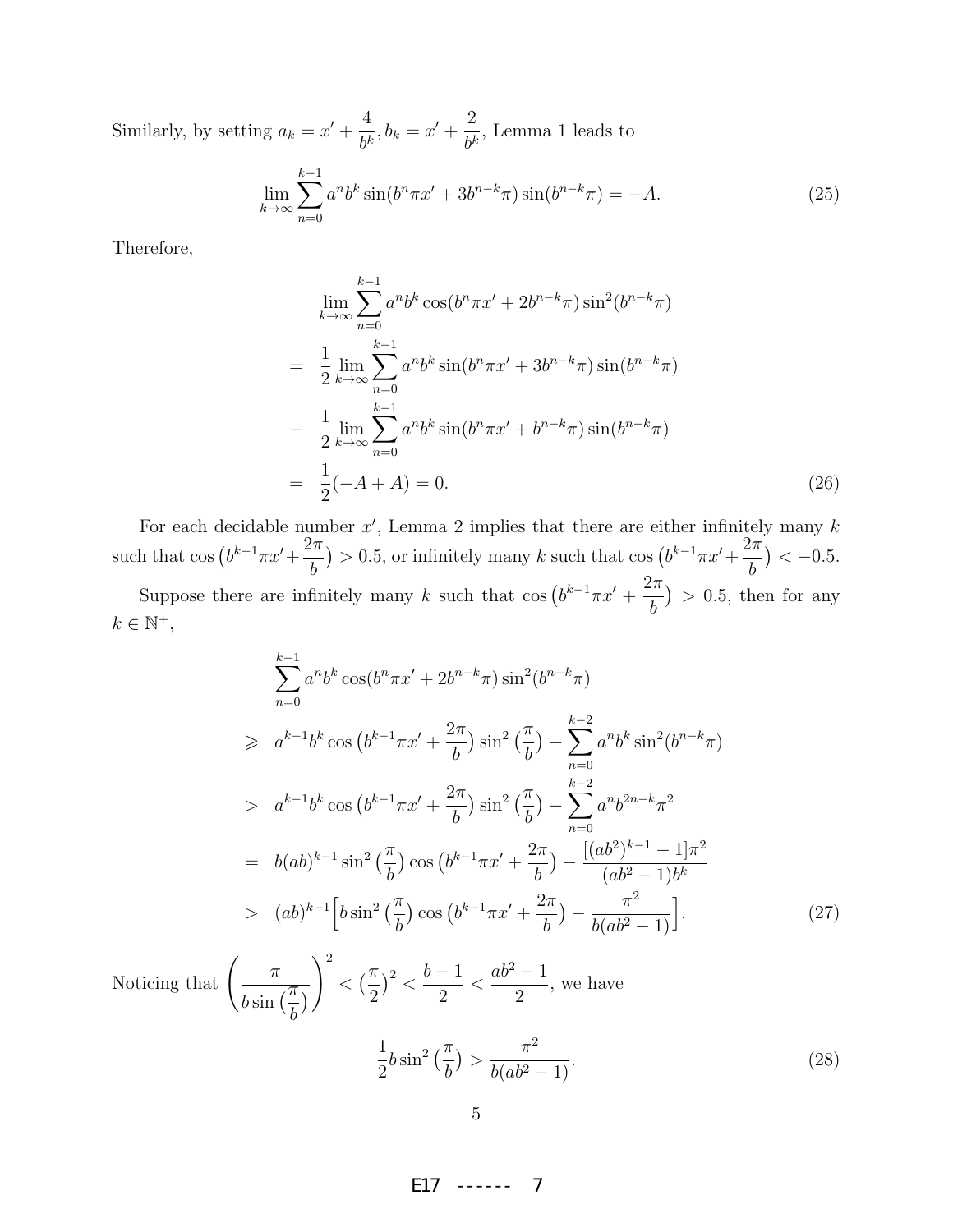Hence there are infinitely many  $k$  such that

$$
b\sin^2\left(\frac{\pi}{b}\right)\cos\left(b^{k-1}\pi x' + \frac{2\pi}{b}\right) - \frac{\pi^2}{b(ab^2 - 1)} > \lambda,\tag{29}
$$

where  $\lambda =$ 1 2  $b\sin^2\left(\frac{\pi}{l}\right)$ b  $-\frac{\pi^2}{(1+\pi^2)^2}$  $\frac{h}{b(ab^2-1)} > 0$  is a constant. However,  $\lambda(ab)^{k-1}$  diverges as  $k \to \infty$ , which contradicts (26).

Similarly, if there are infinitely many k such that  $\cos (b^{k-1}\pi x' + \frac{2\pi}{b})$ b  $) < -0.5$ , then for each  $k \in \mathbb{N}^+,$ 

$$
\sum_{n=0}^{k-1} a^n b^k \cos(b^n \pi x' + 2b^{n-k} \pi) \sin^2(b^{n-k} \pi)
$$
  

$$
\langle (ab)^{k-1} \left[ b \sin^2 \left( \frac{\pi}{b} \right) \cos \left( b^{k-1} \pi x' + \frac{2\pi}{b} \right) + \frac{\pi^2}{b(a b^2 - 1)} \right].
$$
 (30)

Similar to  $(32)$ , there are infinitely many k such that

$$
b\sin^2\left(\frac{\pi}{b}\right)\cos\left(b^{k-1}\pi x' + \frac{2\pi}{b}\right) + \frac{\pi^2}{b(ab^2 - 1)} < -\lambda.
$$
 (31)

This also contradicts (26) since  $-\lambda(ab)^{k-1}$  diverges as  $k \to \infty$ .

Therefore, the function  $f(x) = \sum_{n=0}^{\infty}$  $n=0$  $a^n \cos(b^n \pi x)$  cannot be differentiable at any decidable number. Lemma 3 implies that  $f(x)$  is non-differentiable in an uncountable dense set.

#### Acknowledgement:

I am grateful to Professor Zixiang Zhou for his suggestions to let me avoid some infeasible ideas, as well as his help on translation. I also thank the other three students and three instructors, who accompanied me in the seminars. Thanks the RSI and Fudan University, who gave us such a great opportunity to experience university life. Furthermore, thanks my class sponsor Rongsheng Jin who gave some good advice and help in the process of preparation of the defense and Keliang Pan who help me to translate.

#### References

- [1]  $\Gamma$ .M.Фихтенгольц: The Differential and Integral Calculus (Volume II)(Version 8), Higher Education Press, 2006, p.403.
- [2] Liu Wen: A proof of the differentiability of Weierstrass function, Studies in College Mathematics, 2002, Vol.5, No.2.

6